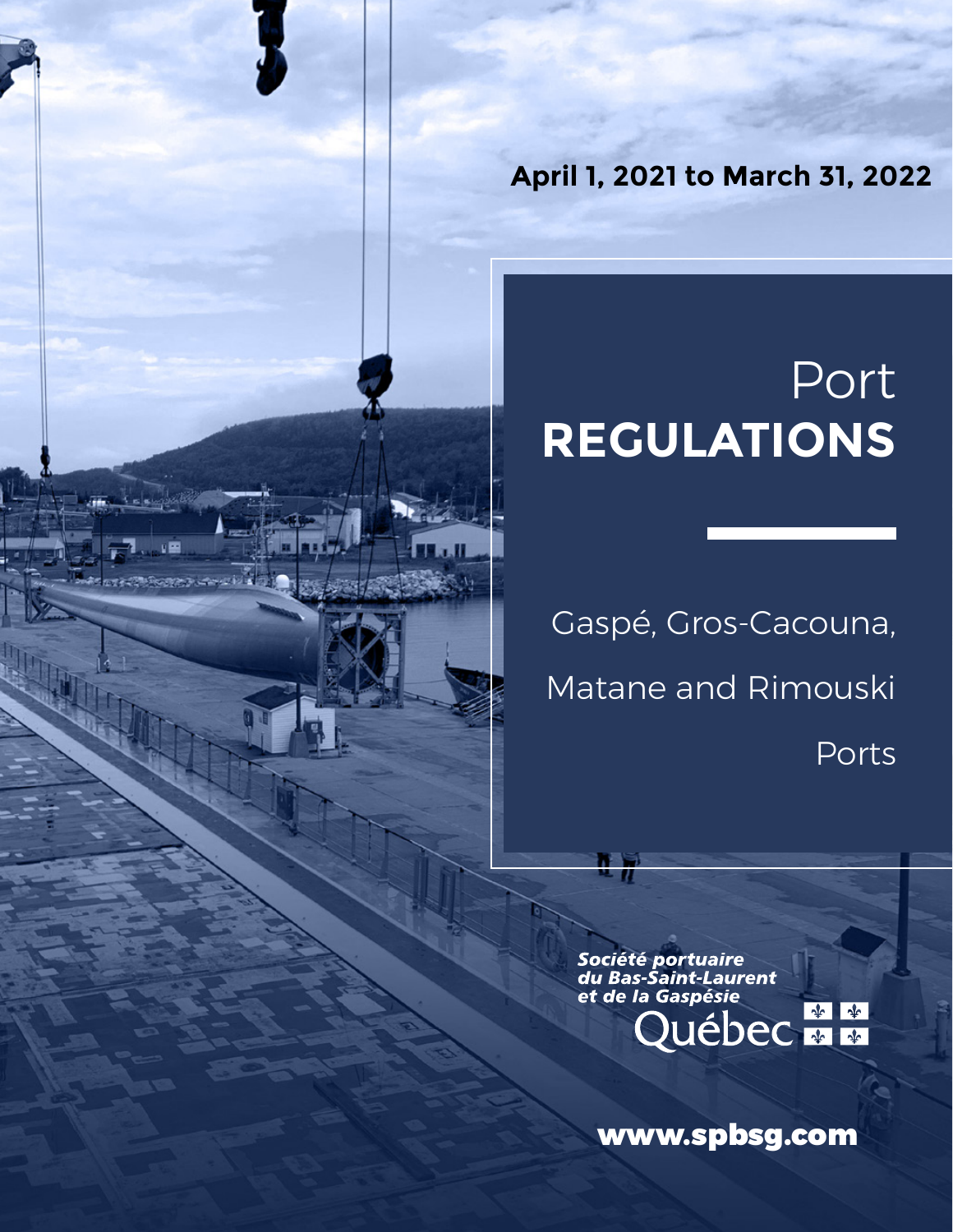# **CONTENTS**

| <b>Port Regulations</b> |                         | p.3  |
|-------------------------|-------------------------|------|
|                         | Use of port facilities  | p. 3 |
| Signalling              |                         | p. 6 |
|                         | Accidents and incidents | p. 6 |
| Fees                    |                         | p. 6 |
|                         | Demurrage               | p. 7 |
|                         | Documentation required  | p. 7 |
|                         |                         |      |

# **Contact Information p. 8**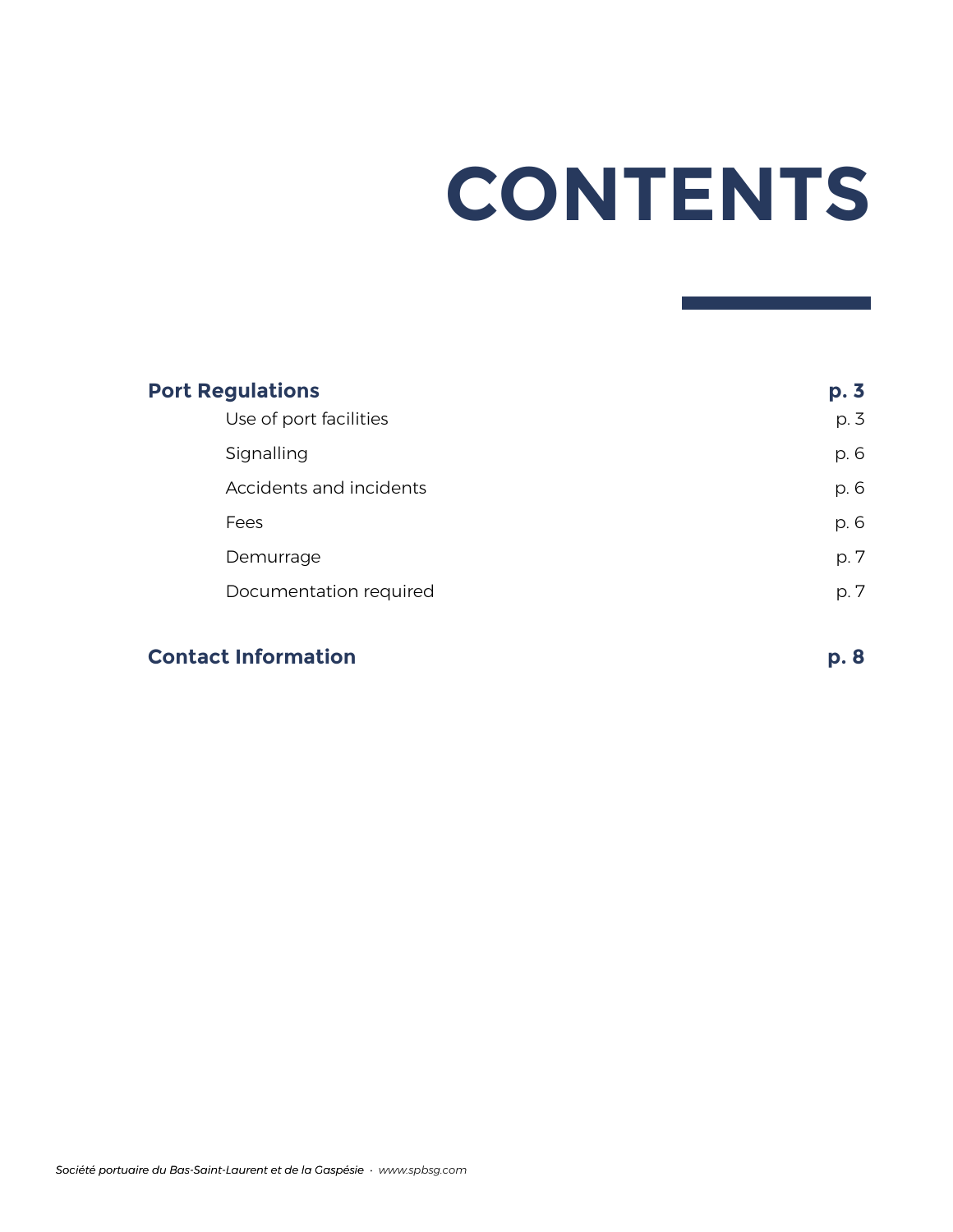# PORT **REGULATIONS**

# **REGULATIONS GOVERNING THE USE OF THE PORT FACILITIES OF GROS-CACOUNA, RIMOUSKI, MATANE AND GASPÉ**

1. Every vessel in the port is subject to the SPBSG (Société Portuaire du Bas-Saint-Laurent et de la Gaspésie inc.) directives with respect to its draft, location, speed and direction, and with respect to its means and method of movement, whether these directives are issued by or through a Canadian Coast Guard traffic centre or not.

Except in the case of an emergency, no vessel may moor or anchor in one of the ports without authorization from the SPBSG harbour master, and then only at such place and in such manner as directed.

Any vessel owner or representative wishing to use the port facilities must send a berth request by email to the harbour master which contains the following information:

- ¬ name of vessel;
- ¬ gross tonnage, length, draft on arrival;
- $\neg$  expected date and time of arrival;
- $\neg$  reason for use, cargo and quantity;
- $\neg$  estimated time and date of departure;
- $\neg$  services required:
- agent;
- $\neg$  consignee of goods.

A notice confirming the date and hour of arrival must be sent to the harbour master five days, two days and one day before the vessel berths.

2. All vessels using the port facilities must be represented by a marine agent, or the owner if the vessel is Canadian, who will guarantee payment for the fees and services received by the vessel.

3. The harbour master assigns a berth to the vessel and may from time to time order a change of berth if applicable, but is not liable for any damages resulting from delay in providing a berth, from failure to provide a berth, or from the shifting of a vessel from one berth to another.

The SPBSG harbour master may refuse the right of entry into<br>the port for which it has jurisdiction to any vessel carrying dangerous cargo or explosives or if, in the opinion of the SPBSG, the vessel constitutes a danger for the security or the environment.

Unless a written authorization from the harbour master is obtained, the transportation, loading, unloading, handling or storage of goods below are prohibited in the port:

- ¬ Explosives;
- ¬ Polluting or dangerous goods;
- $\neg$  Industrial wastes.

5. The customs procedures of the Ministries of Health and Immigration, Refugees and Citizenship of Canada apply and must be observed.

The SPBSG harbour master may, if he or she deems fit, order<br>
that the handling of goods to be loaded or unloaded be performed directly between the vessel and a land vehicle.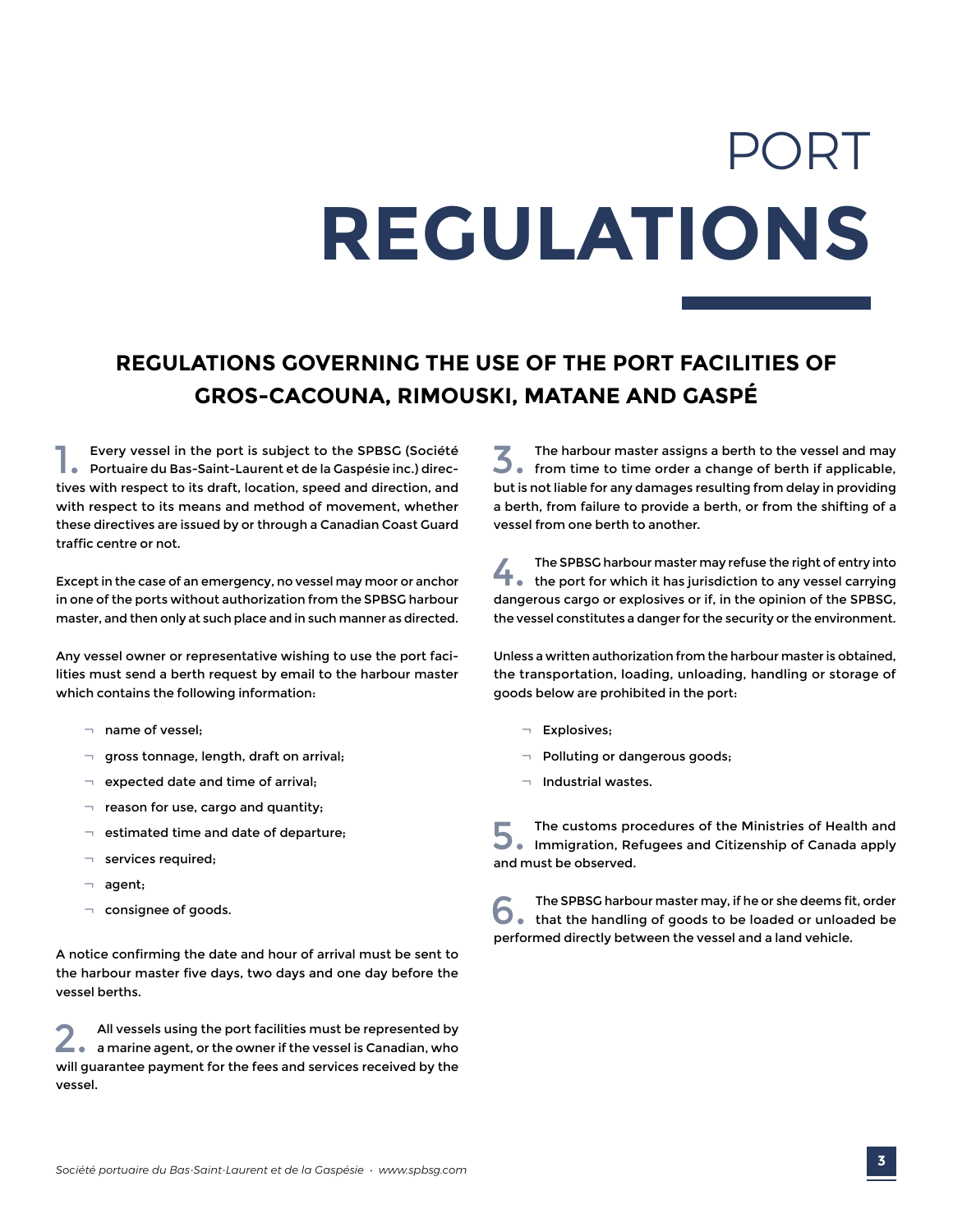- The consignee, the consignor or the owner of the goods must:
	- $\neg$  agree upon the working hours relating to the loading or unloading of goods;
	- $\neg$  supervise and bear witness to the loading or unloading of the goods;
	- $\lnot$  inform the harbour master of any anomaly or incident relating to the loading or unloading of the goods.

8. While berthed, all vessels must have a gangway which is well lit at night, and a suitable net must be placed beneath the gangway to prevent anything whatsoever from falling into the water between the dock and the side of the vessel.

The gangway must be guarded at all times, and a life-buoy equipped with a hauling line must be located close at hand.

During their stay in the port facilities, the captain and crew must comply with the current regulations.

The activities below require a verbal or written authorization from the harbour master:

- $\neg$  bunkering or fueling;
- $\lnot$  conducting diving operations in navigable waters, including a navigation channel and anywhere else in the port;
- $\lnot$  carrying out hot work in a public port facility;
- ¬ conducting scaling and painting operations;
- $\Box$  placing a placard, poster, sign or panel or control device in a port facility;
- $\lnot$  selling or offering for sale goods or services in a port facility;
- $\neg$  engaging in any form of solicitation in a port facility;
- $\neg$  laying up a vessel.

9. The representative must provide the harbour master with regular updates regarding the ETA / ETC and ETS by email.

If a vessel is delayed in loading or departing from one of the port facilities, the master of the vessel, or his or her agent, must immediately report the reason for the delay, and its probable duration, to the harbour master.

The owner of the vessel will be liable for all costs which may result from a delay in leaving the berth after having received the SPBSG's permission to leave.

#### Any vessel using the SPBSG port facilities does so at its own risk.

All owners shall be fully responsible for their vessel while moored or anchored within the limits of the ports.

Any damage caused to one of the properties must be repaired to the SPBSG's satisfaction within the time limit specified. A vessel having caused damage to the port facilities must remain at dock until the SPBSG receives assurance that the damage has been or will be repaired to its satisfaction in the shortest possible time.

The ports are compliant with the ISPS Code. The SPBSG holds a "statement of compliance of a port facility" delivered by Transport Canada for all its facilities.

Every vessel that is ISPS certified and wishes to use the port facilities will be charged for ISPS measures in place for the duration of its stay, except international cruise vessels that hold an agreement with a host organization applying security regulations that conform to Transport Canada requirements (Marine Transportation Security Regulations [MTSR]) and the vessels being taken in hand by a maritime facility operating in one of the ports under the management of the SPBSG.

Prior to the arrival of the vessel, the following additional information should be sent to the harbour master by email:

- $\neg$  the name of the last five ports of call:
- ¬ the vessel's IMO number;
- $\neg$  the name, telephone number and fax number of the vessel's security officer;
- $\neg$  the crew list:
- any change of crew;
- $\lnot$  the name of suppliers such as delivery agents of goods, food, fuel or any other required services, repairers, etc.;
- any additional information requested by the harbour master.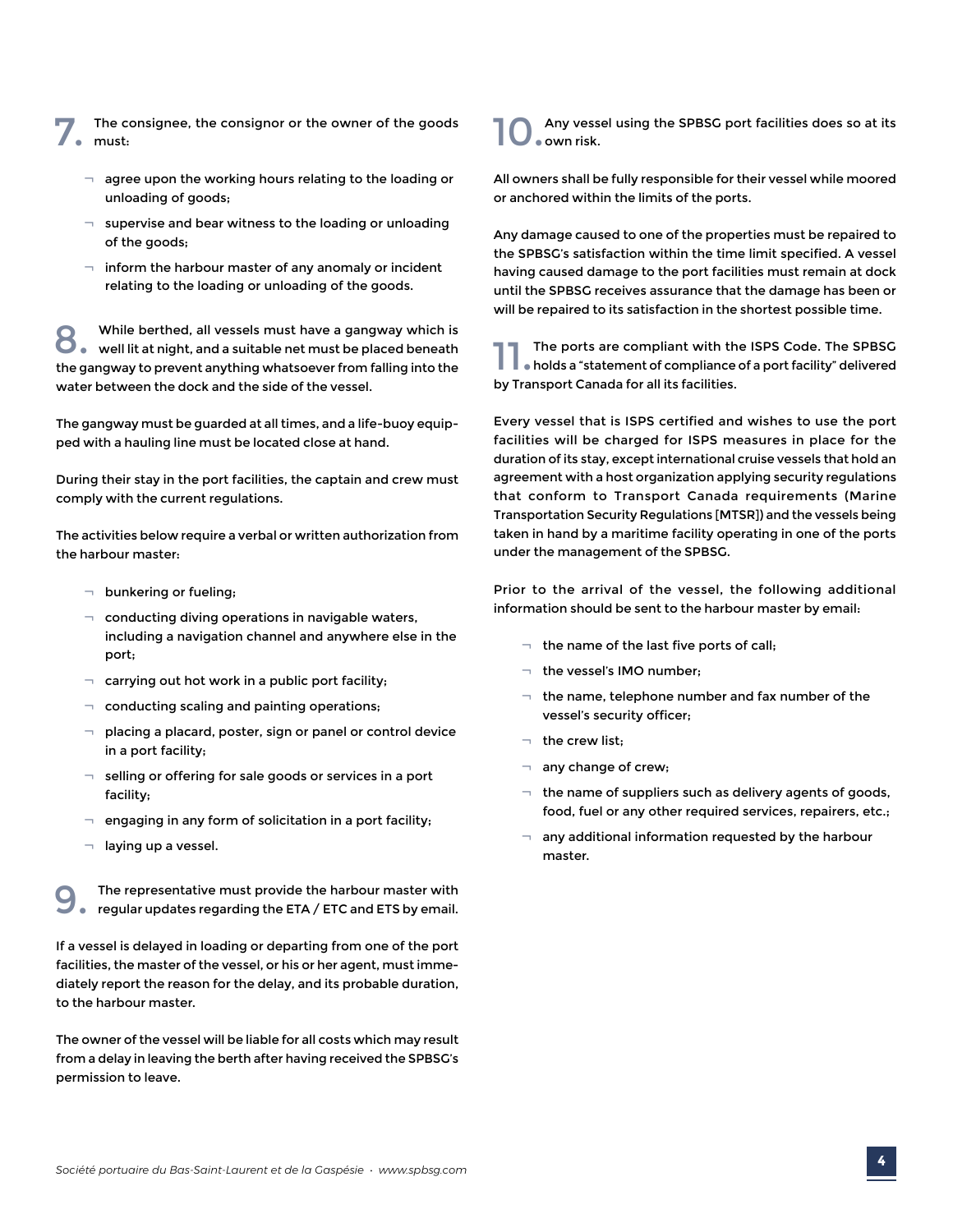12 No person shall, by act or omission, do anything or permit<br>anything to be done in the limits of the port facilities that has or is likely to have any of the following results:

- $\neg$  to jeopardize the safety or health of persons in the port or in the port facility;
- $\neg$  to interfere with navigation;
- $\lnot$  to obstruct or threaten any part of the port or the port facility;
- $\lnot$  to interfere with any authorized activity in the port or the port facility;
- ¬ to cause a nuisance;
- $\lnot$  to cause damage to vessels or other property;
- $\lnot$  to adversely affect environment quality as per the Environment Quality Act (EQA) (CQLR, c. Q-2);
- $\neg$  to adversely affect the operation of the port or the port facility.

13.If a vessel is waiting for another vessel to load, unload or transfer cargo to get a berth or anchorage, the owner or the person in charge of the other vessel shall ensure, regardless of what was scheduled (whether or not working around the clock is necessary or overtime charges are incurred), that:

- $\neg$  the loading, unloading or transfer operations are conducted with dispatch, and
- $\neg$  the cargo is moved with dispatch from the immediate vicinity of the berth or anchorage to enable the waiting vessel to load, unload or transfer its cargo.

If the loading, unloading or transfer operations of the vessel, or the movement of its cargo, are not conducted with dispatch, the port authority may instruct the owner or the person in charge of the vessel:

- $\lnot$  to move the vessel from the berth or anchorage to allow the waiting vessel to berth or to anchor and begin its loading, unloading or transfer operations, or
- $\lnot$  to move the cargo from the immediate vicinity of the berth or anchorage.

If, to allow a waiting vessel to berth or to anchor promptly, the loading, unloading or transfer operations of a vessel, or the movement of its cargo, are conducted around the clock or the vessel or cargo is moved on the instructions of the port authority, the owner or person in charge of the waiting vessel, regardless of what was scheduled (whether or not working around the clock is necessary or overtime charges are incurred), shall ensure that:

- $\neg$  the loading, unloading or transfer operations of the waiting vessel are conducted with dispatch, and
- $\lnot$  the cargo of the waiting vessel is moved with dispatch from the immediate vicinity of the berth or anchorage.

14. No person shall access any port facility except in the **following cases:** 

- $\neg$  the person enters the area to conduct legitimate business at this place;
- $\neg$  the person is authorized to enter the area by the harbour master;
- access is not restricted by a sign or in some other way such as by a fence.

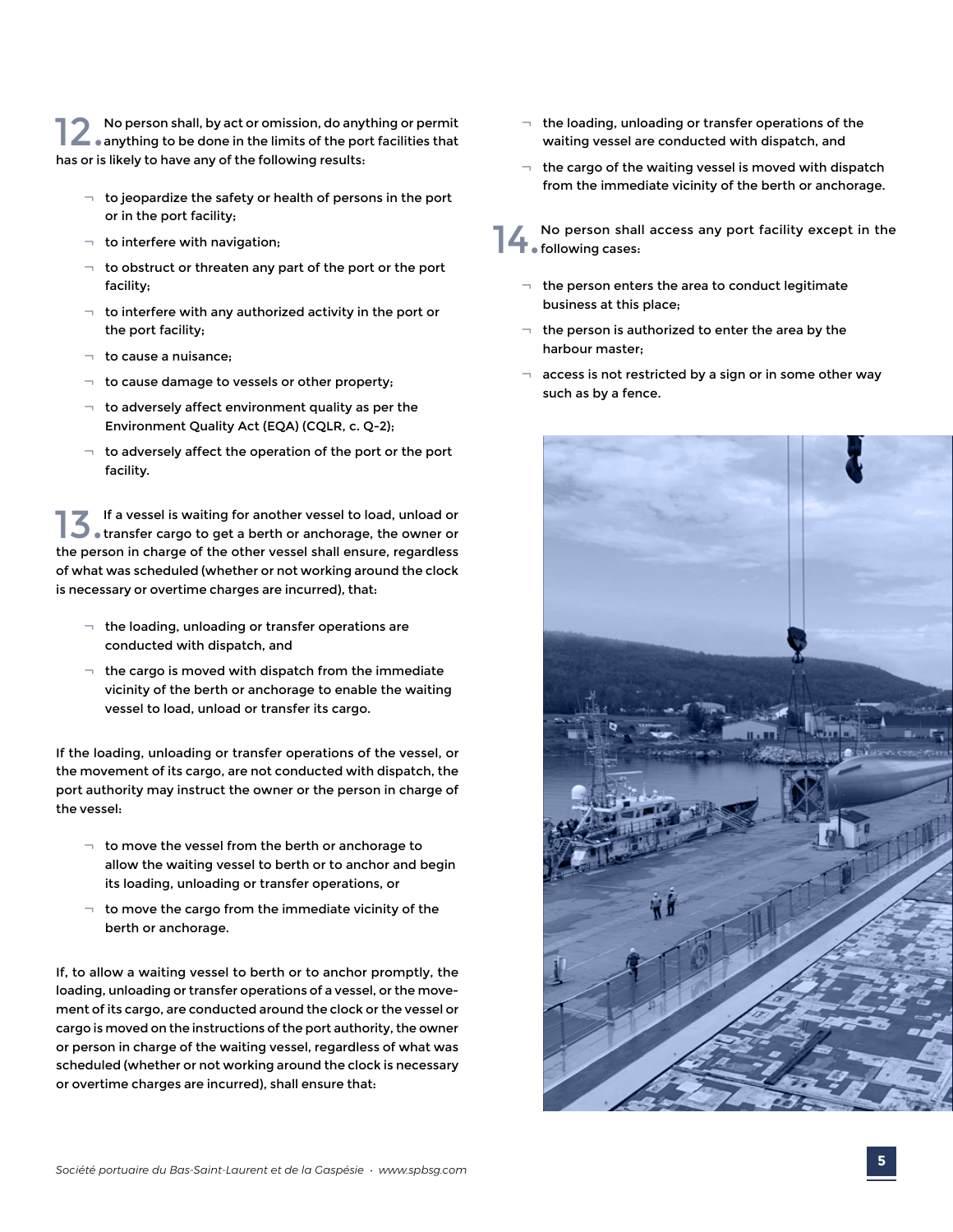### **SIGNALLING**

The harbour master may, if he or she deems fit, require the installation of complementary temporary signalling by the person in charge of an activity for security and environmental protection purposes or for the smooth running of the activities of the port.

# **ACCIDENTS AND INCIDENTS**

A person who does anything in a port or in a port facility that results in an incident involving injuries, environmental damages, material loss or damages or an explosion, fire, grounding or stranding shall:

- $\lnot$  notify the port authority of the incident without delay;
- $\neg$  provide a detailed report of the incident to the port authority as quickly as possible after the incident occurred.

## **FEES**

The fee schedule applies to users of the port facilities and are revised annually. The fee schedule is available under the section "Projects and infrastructures" under the tab "Port infrastructures" of the ministère des Transports website.

**HARBOUR AND BERTHAGE FEES ARE APPLICABLE TO ANY VESSEL:**

- $\neg$  using the port facilities after receiving the SPBSG's permission to do so;
- $\neg$  occupying a berth or moored side to side or attached to another vessel occupying a berth of the port facilities;
- $\neg$  which, without being moored to a port facility property, performs loading or unloading operations by means of lighters.

These fees apply from the time the first mooring line is made fast to the time when the last mooring line is cast off.

When two gross tonnages are shown on the registration certificate of a vessel, the higher tonnage will be used for the purpose of the port regulations.

#### **WHARFAGE FEES ON TRANSSHIPPED GOODS**

FEES ARE APPLICABLE TO GOODS WHICH:

- $\neg$  pass over, above or below the port facilities;
- $\neg$  are transshipped from one vessel to another within the harbour;
- $\neg$  are unloaded from a vessel and deposited in the water or which are taken from the water and loaded onto a vessel within the limits of the port facilities.

Failing a specific agreement, the fees prescribed for goods transported by a vessel will be calculated on the metric weight or volume of the goods.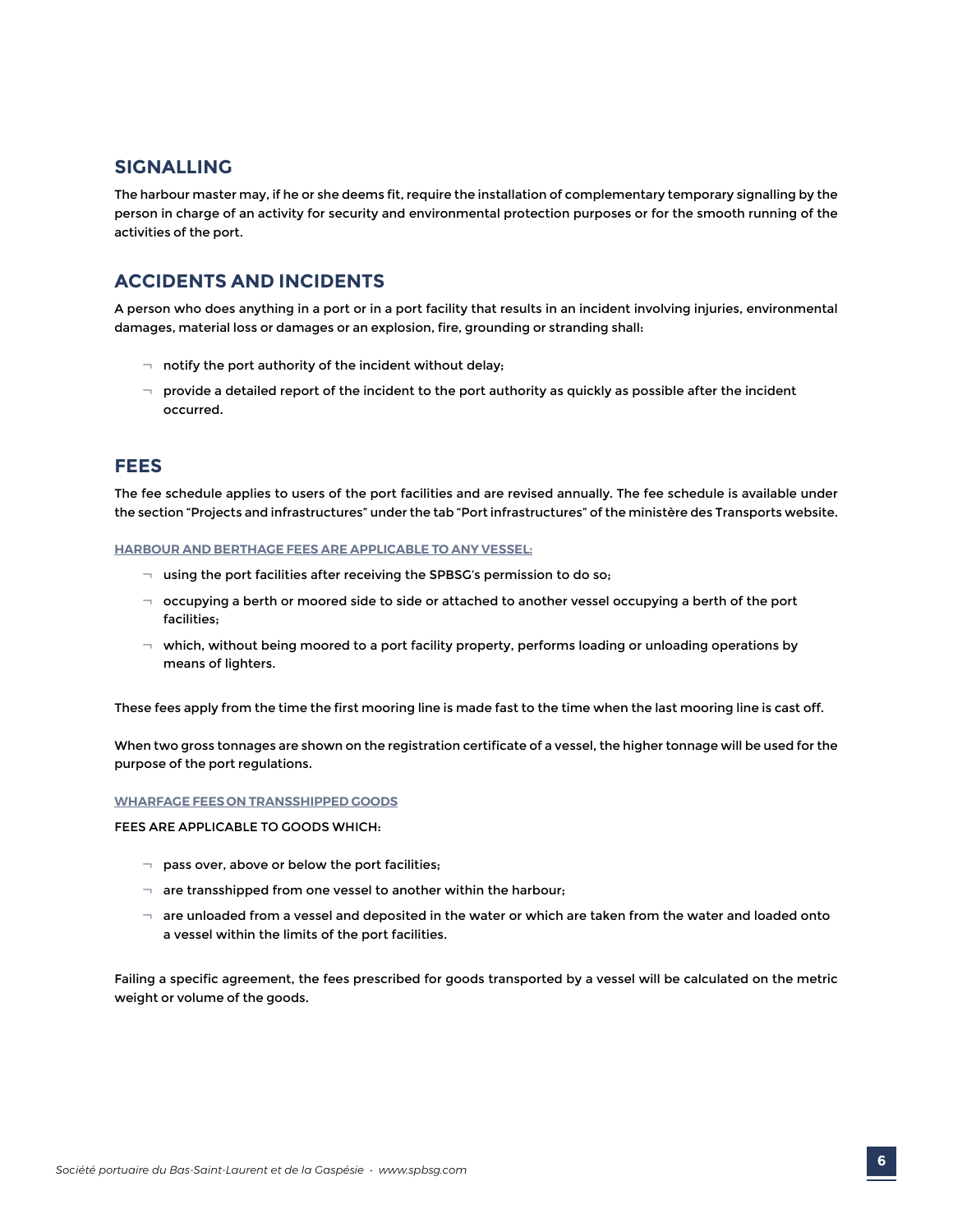## **DEMURRAGE**

Fees are charged on goods which remain on one of the port facility properties prior of after transshipping.

During their stay, all goods being stored on one of the port facility properties must result from an agreement. This agreement may be concluded between the owner of the said goods or the mandated stevedoring company for their handling and the SPBSG.

Upon the expiry of the agreement, the SPBSG may demand that the owner remove the said goods.

The SPBSG may, at its discretion, lengthen or shorten the agreement previously established for convenience port operations purposes.

Should any owner of goods fail to comply with a notice given in accordance with the preceding paragraph, the SPBSG may, at the owner's risk and expense, remove, store or re-stack the goods.

## **DOCUMENTS REQUIRED**

The owner or the agent in charge of the vessel shall, within 48 hours of its departure, submit to the harbour master:

- $\neg$  the declaration of use of the port facilities (inward outward declaration form available under the section "Projects and infrastructures" under the tab "Ports infrastructures" of this web site);
- $\neg$  the bill of lading or cargo manifest describing the goods transshipped and indicating their metric weight or volume.

#### **NOTES**

The SPBSG may amend the regulations relative to the use of the port facilities in order to maintain or improve the smooth running of its activities.

The SPBSG may, if it deems fit, define a particular agreement with a third party for the use of the port facilities.